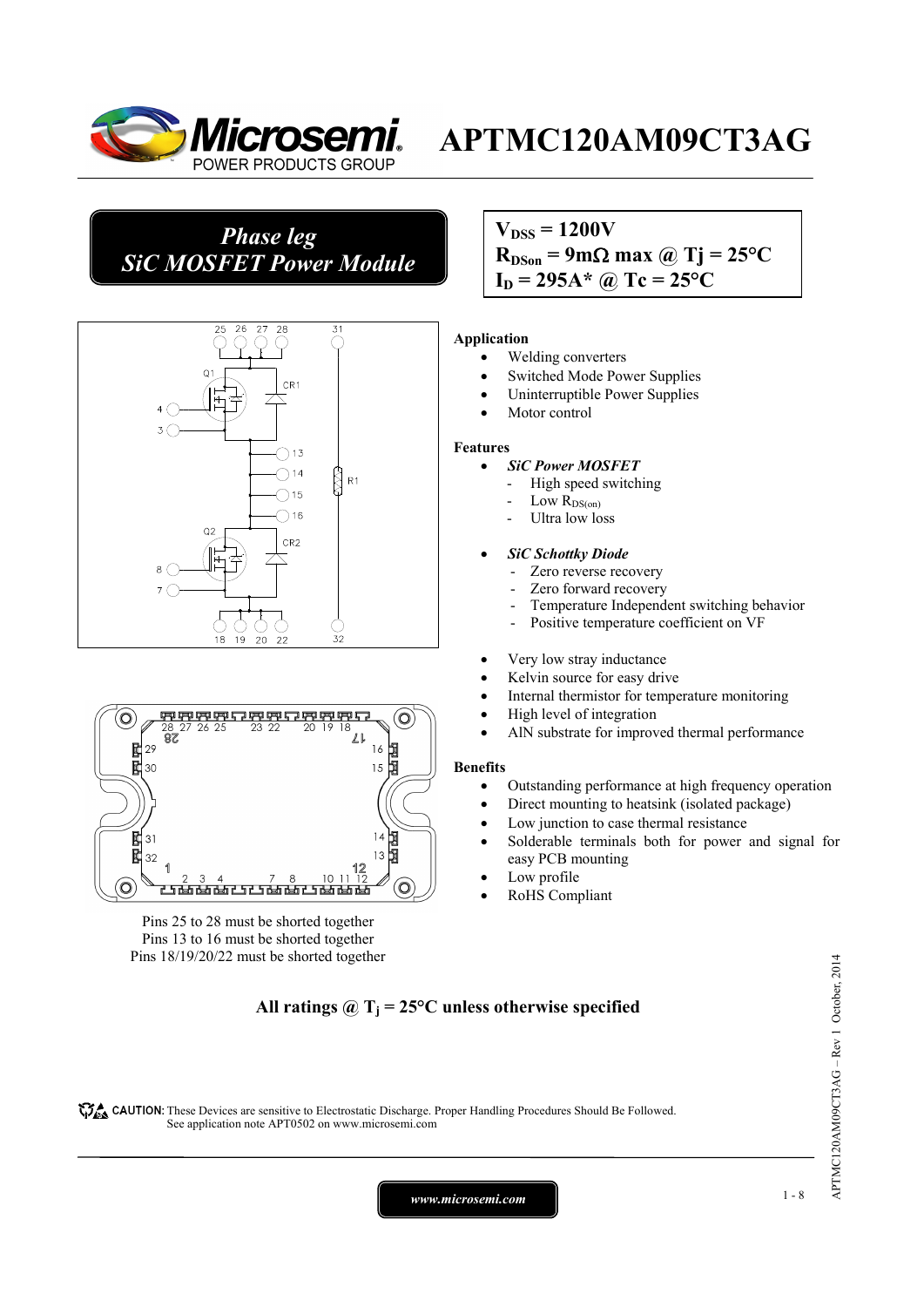

## **Absolute maximum ratings** (per SiC MOSFET)

| <i>Symbol</i> | Parameter                    |                     | Max ratings | Unit      |
|---------------|------------------------------|---------------------|-------------|-----------|
| $V_{DSS}$     | Drain - Source Voltage       |                     | 1200        |           |
|               | Continuous Drain Current     | $T_c = 25^{\circ}C$ | $295*$      |           |
| $_{\rm I_D}$  |                              | $T_c = 80$ °C       | $220*$      |           |
| $I_{DM}$      | Pulsed Drain current         |                     | 590         |           |
| $V_{GS}$      | Gate - Source Voltage        |                     | $-10/25V$   |           |
| $R_{DSon}$    | Drain - Source ON Resistance |                     |             | $m\Omega$ |
| $P_D$         | Maximum Power Dissipation    | $T_c = 25$ °C       | 1250        | W         |

\* Specification of device but current must be limited due to size of pins.

## **Electrical Characteristics** (per SiC MOSFET)

| <i>Symbol</i> | <i>Characteristic</i>           | <b>Test Conditions</b>           |                      | Min | l vn | Max | Unit      |
|---------------|---------------------------------|----------------------------------|----------------------|-----|------|-----|-----------|
| $I_{DSS}$     | Zero Gate Voltage Drain Current | $V_{GS} = 0V$ , $V_{DS} = 1200V$ |                      |     | 400  | μA  |           |
| $R_{DS(on)}$  | Drain – Source on Resistance    | $V_{GS} = 20V$                   | $T_i = 25^{\circ}C$  |     | 6.25 |     |           |
|               |                                 | $I_D = 200A$                     | $T_i = 150^{\circ}C$ |     |      | 16  | $m\Omega$ |
| $V_{GS(th)}$  | Gate Threshold Voltage          | $V_{GS} = V_{DS}$ , $I_D = 40mA$ |                      |     | 2.4  |     | T         |
| $I_{GSS}$     | Gate – Source Leakage Current   | $V_{gs} = 20 V$ , $V_{ps} = 0V$  |                      |     |      | 2.4 | uА        |

## **Dynamic Characteristics** (per SiC MOSFET)

| <b>Symbol</b>    | <i><b>Characteristic</b></i>        | <b>Test Conditions</b>                                               |                | Min | $\mathcal{I}yp$ | <b>Max</b> | Unit               |
|------------------|-------------------------------------|----------------------------------------------------------------------|----------------|-----|-----------------|------------|--------------------|
| $C_{\rm iss}$    | Input Capacitance                   | $V_{GS} = 0V$                                                        |                |     | 11              |            |                    |
| $C_{\rm oss}$    | <b>Output Capacitance</b>           | $V_{DS} = 1000V$                                                     |                |     | 0.88            |            | nF                 |
| $C_{\text{rss}}$ | Reverse Transfer Capacitance        | $f = 1MHz$                                                           |                |     | 0.06            |            |                    |
| $Q_{\rm g}$      | Total gate Charge                   | $V_{GS} = -5/+20V$                                                   |                |     | 644             |            |                    |
| $Q_{gs}$         | Gate – Source Charge                | $V_{Bus} = 800V$                                                     |                |     | 184             |            | nC                 |
| $Q_{gd}$         | Gate – Drain Charge                 | $I_D = 200A$                                                         |                |     | 200             |            |                    |
| $T_{d(0n)}$      | Turn-on Delay Time                  | $V_{GS} = -5/+20V$                                                   |                |     | 35              |            |                    |
| $T_r$            | Rise Time                           | $V_{Bus} = 800V$<br>$I_D = 200A$ ; $T_I = 150^{\circ}C$              |                |     | 40              |            | ns                 |
| $T_{d(off)}$     | Turn-off Delay Time                 |                                                                      |                |     | 150             |            |                    |
| $T_f$            | Fall Time                           | $R_L = 4\Omega$ ; $R_{Gext} = 5\Omega$                               |                |     | 70              |            |                    |
| $E_{on}$         | Turn on Energy                      | <b>Inductive Switching</b><br>$V_{GS} = -5/+20V$<br>$V_{Bus} = 600V$ | $T_i = 150$ °C |     | 4.4             |            | mJ                 |
| $E_{\rm off}$    | Turn off Energy                     | $I_D = 200A$<br>$R_{\text{Gext}} = 5\Omega$                          | $T_i = 150$ °C |     | 2.4             |            |                    |
| $R_{Gint}$       | Internal gate resistance            |                                                                      |                |     | 1.5             |            | Ω                  |
| $R_{thJC}$       | Junction to Case Thermal Resistance |                                                                      |                |     |                 | 0.1        | $\rm ^{\circ} C/W$ |

## **Body diode ratings and characteristics** (per SiC MOSFET)

|                 | Symbol Characteristic    | <b>Test Conditions</b>                                                  | Min | Tvp  | Max | <b>Unit</b>  |
|-----------------|--------------------------|-------------------------------------------------------------------------|-----|------|-----|--------------|
| $V_{SD}$        | Diode Forward Voltage    | $V_{GS} = -5V$ , $I_{SD} = 100A$                                        |     | 3.3  |     | $\mathbf{V}$ |
|                 |                          | $V_{GS} = -2V$ , $I_{SD} = 100A$                                        |     | 3.1  |     |              |
| $t_{rr}$        | Reverse Recovery Time    | $I_{SD} = 200A$ ; $V_{GS} = -5V$<br>$V_R = 800V$ ; $di_F/dt = 4000A/µs$ |     | 45   |     | ns           |
| $Q_{rr}$        | Reverse Recovery Charge  |                                                                         |     | 1.62 |     | $\mu C$      |
| 1 <sub>rr</sub> | Reverse Recovery Current |                                                                         |     | 54   |     | А            |

APTMC120AM09CT3AG - Rev 1 October, 2014 APTMC120AM09CT3AG – Rev 1 October, 2014

*www.microsemi.com* 2-8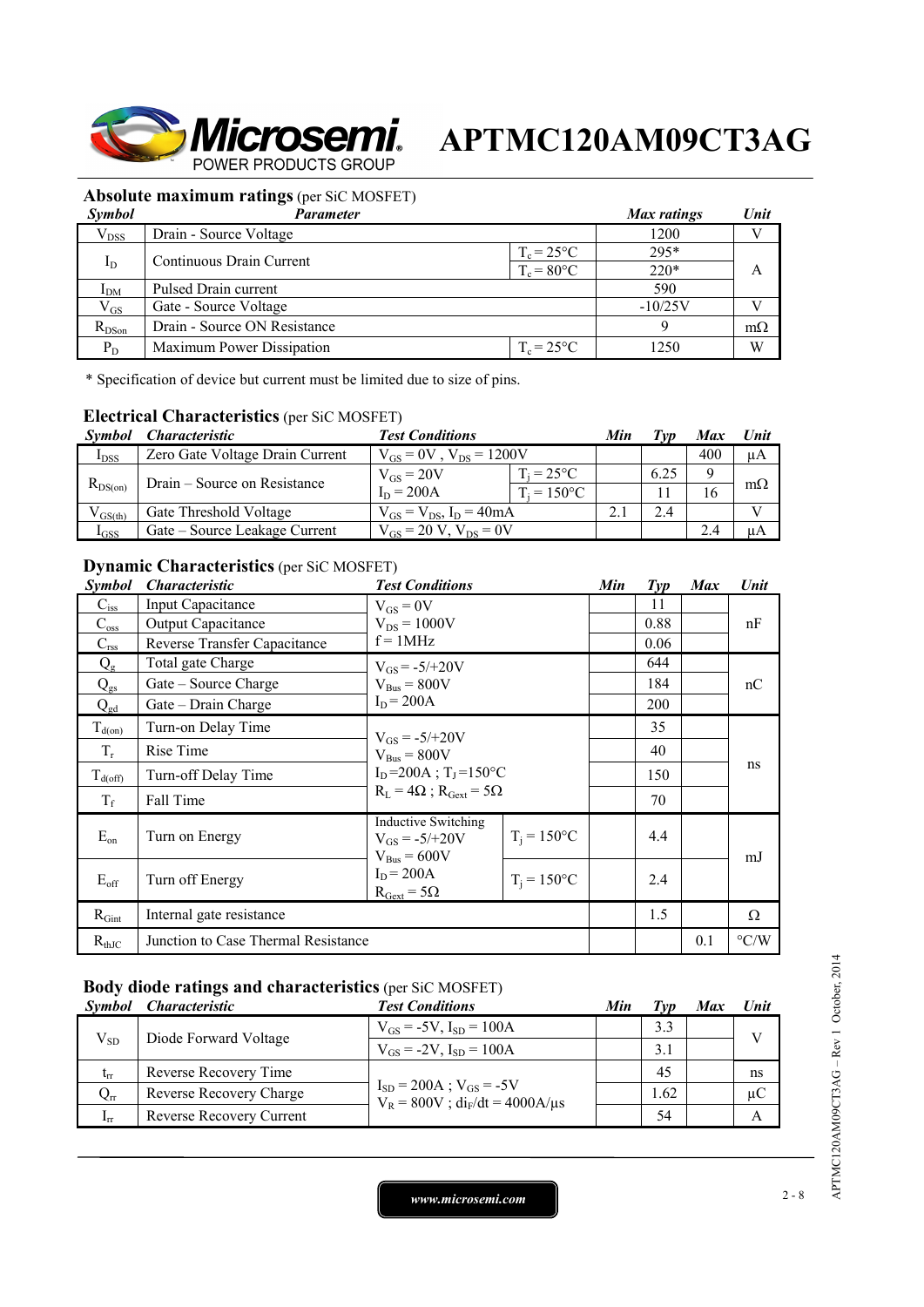

| SIC schottky diode ratings and characteristics (per SiC diode) |                                     |                                                        |                     |  |                 |            |                    |  |  |
|----------------------------------------------------------------|-------------------------------------|--------------------------------------------------------|---------------------|--|-----------------|------------|--------------------|--|--|
| <i>Symbol</i>                                                  | <i><b>Characteristic</b></i>        | <b>Test Conditions</b>                                 |                     |  | $\mathcal{I}yp$ | <b>Max</b> | Unit               |  |  |
| $V_{RRM}$                                                      | Peak Repetitive Reverse Voltage     |                                                        |                     |  |                 | 1200       | V                  |  |  |
|                                                                | Reverse Leakage Current             | $V_R = 1200V$                                          | $T_i = 25^{\circ}C$ |  | 140             | 800        |                    |  |  |
| $I_{\rm RRM}$                                                  |                                     |                                                        | $T_i = 175$ °C      |  | 260             | 1600       | μA                 |  |  |
| $I_{\rm F}$                                                    | DC Forward Current                  | $Tc = 125$ °C                                          |                     |  | 80              |            | A                  |  |  |
|                                                                | Diode Forward Voltage               | $I_F = 80A$                                            | $T_i = 25^{\circ}C$ |  | 1.5             | 1.8        | V                  |  |  |
| $\rm V_F$                                                      |                                     |                                                        | $T_i = 175$ °C      |  | 2.2             | 3          |                    |  |  |
| $Q_{C}$                                                        | <b>Total Capacitive Charge</b>      | $I_F = 80A$ , $V_R = 1200V$<br>$di/dt = 2000A/\mu s$   |                     |  | 520             |            | nC                 |  |  |
| $\mathcal{C}$                                                  | <b>Total Capacitance</b>            | $f = 1$ MHz, $V_R = 400V$<br>$f = 1$ MHz, $V_R = 800V$ |                     |  | 372             |            |                    |  |  |
|                                                                |                                     |                                                        |                     |  | 268             |            | pF                 |  |  |
| $R_{thJC}$                                                     | Junction to Case Thermal Resistance |                                                        |                     |  |                 | 0.28       | $\rm ^{\circ} C/W$ |  |  |

## **SiC schottky diode ratings and characteristics** (per SiC diode)

## **Temperature sensor NTC** (see application note APT0406 on www.microsemi.com).

| <b>Symbol</b>          | .<br><i><b>Characteristic</b></i> |                | Min | Tvp  | <b>Max</b> | Unit          |
|------------------------|-----------------------------------|----------------|-----|------|------------|---------------|
| $R_{25}$               | Resistance $(a)$ 25°C             |                |     | 50   |            | kΩ            |
| $\Delta R_{25}/R_{25}$ |                                   |                |     |      |            | $\frac{0}{0}$ |
| $B_{25/85}$            | $\Gamma_{25}$ = 298.15 K          |                |     | 3952 |            | <b>Y</b><br>л |
| $\Delta B/B$           |                                   | $T_c = 100$ °C |     |      |            | $\frac{0}{0}$ |

$$
R_T = \frac{R_{25}}{\exp\left[B_{25/85}\left(\frac{1}{T_{25}} - \frac{1}{T}\right)\right]}
$$
 T: Thermistor temperature

## **Thermal and package characteristics**

| <i><b>Symbol</b></i> | <i><b>Characteristic</b></i>                                        |             |                   | Min | <b>Max</b>    | Unit            |
|----------------------|---------------------------------------------------------------------|-------------|-------------------|-----|---------------|-----------------|
| $V_{ISOL}$           | RMS Isolation Voltage, any terminal to case $t = 1$ min, $50/60$ Hz |             |                   |     |               |                 |
| $T_{\rm J}$          | Operating junction temperature range                                |             | <b>SiC MOSFET</b> |     | 150           |                 |
|                      |                                                                     |             | SiC diode         | -40 | 175           |                 |
| $T_{JOP}$            | Recommended junction temperature under switching conditions         |             |                   |     | $T_1$ max -25 | $\rm ^{\circ}C$ |
| $T_{STG}$            | Storage Temperature Range                                           |             |                   |     | 125           |                 |
| $T_{\rm C}$          | <b>Operating Case Temperature</b>                                   | $-40$       | 100               |     |               |                 |
| Torque               | Mounting torque                                                     | To heatsink | M4                |     |               | N.m             |
| Wt                   | Package Weight                                                      |             |                   |     | 110           | g               |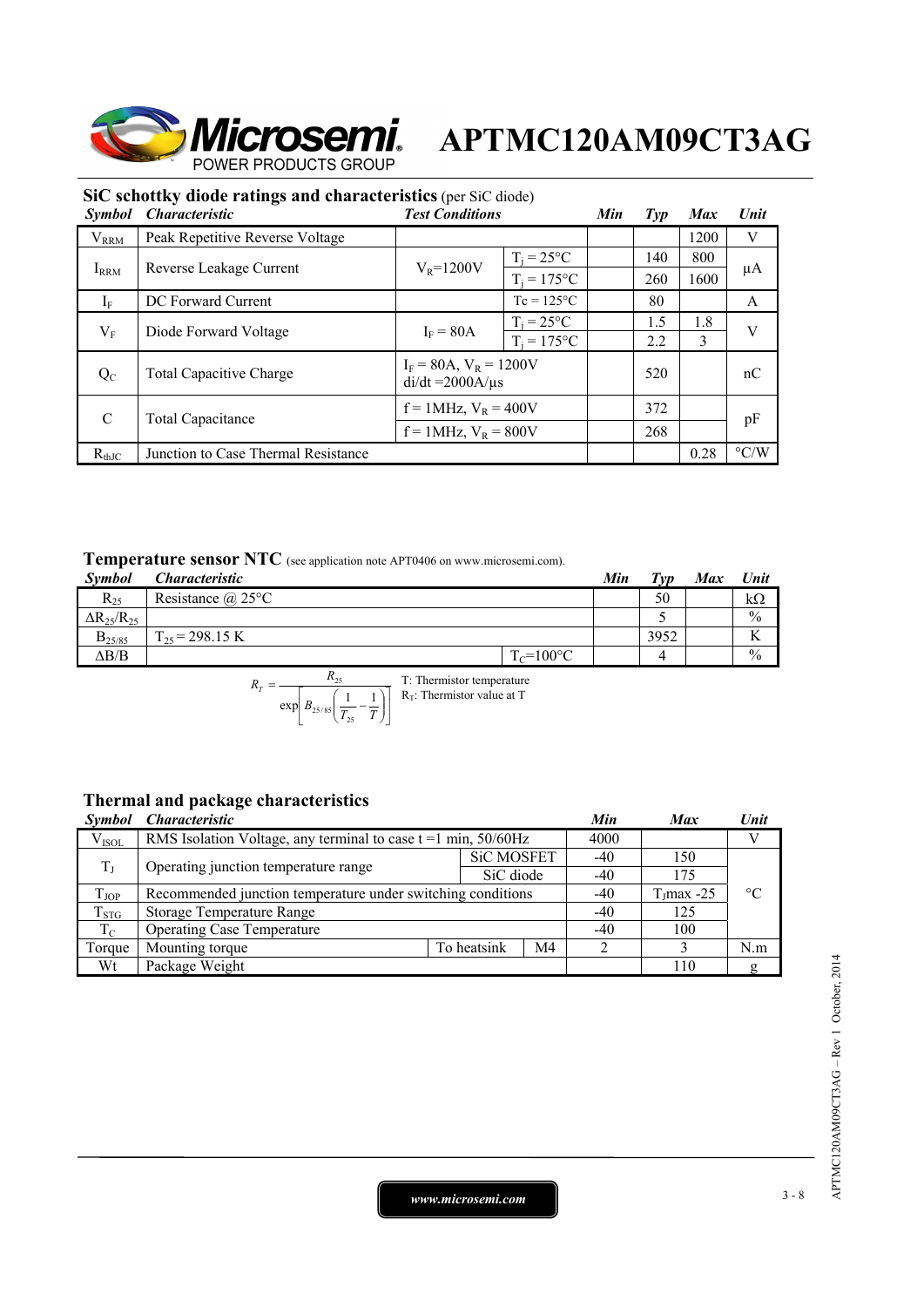

## Package outline (dimensions in mm)



See application note 1906 - Mounting Instructions for SP3F Power Modules on www.microsemi.com

*www.microsemi.com* 4-8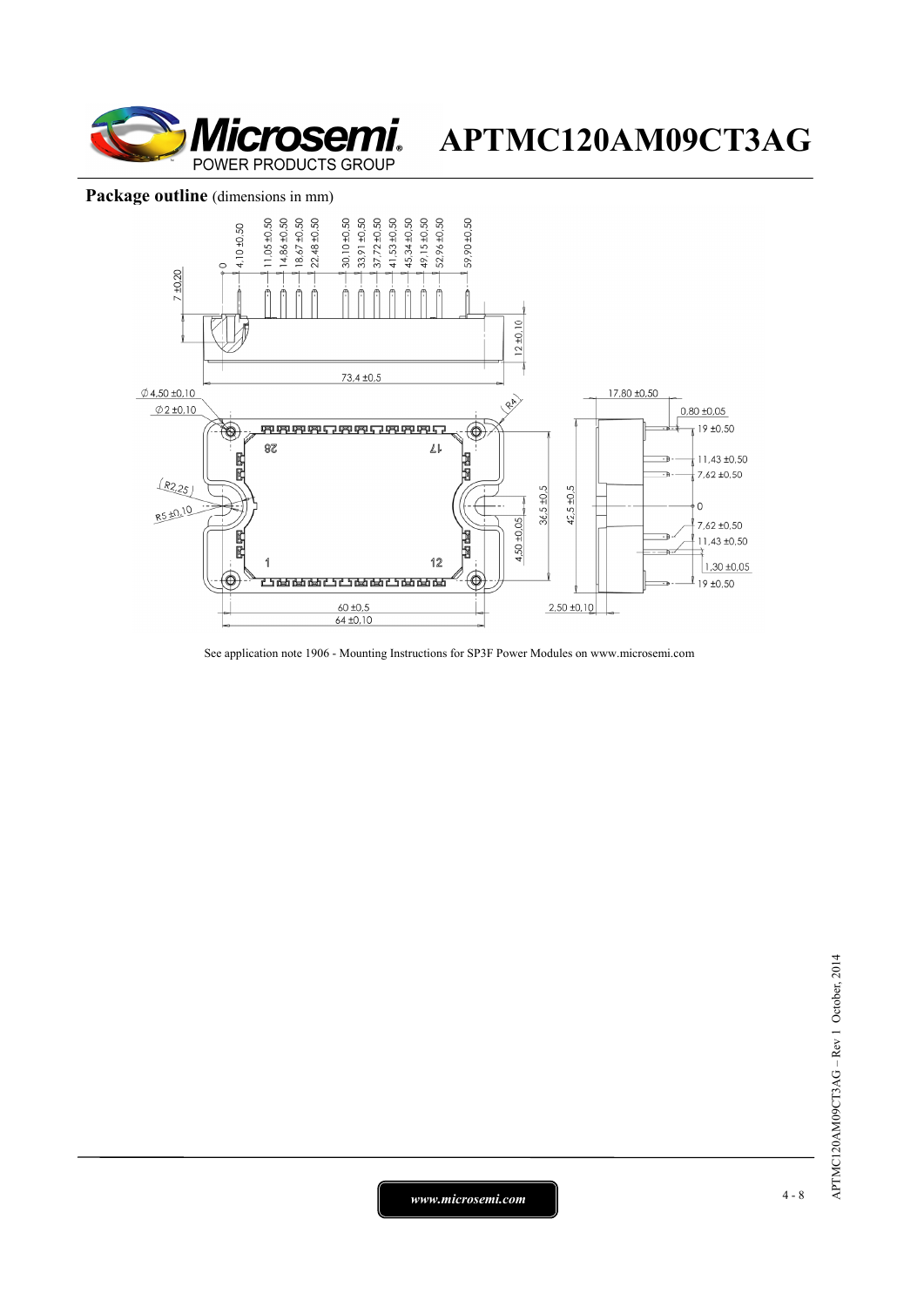

## **Typical SiC MOSFET Performance Curve**



**rectangular Pulse Duration (Seconds)**

APTMC120AM09CT3AG - Rev 1 October, 2014 APTMC120AM09CT3AG – Rev 1 October, 2014

*www.microsemi.com* 5-8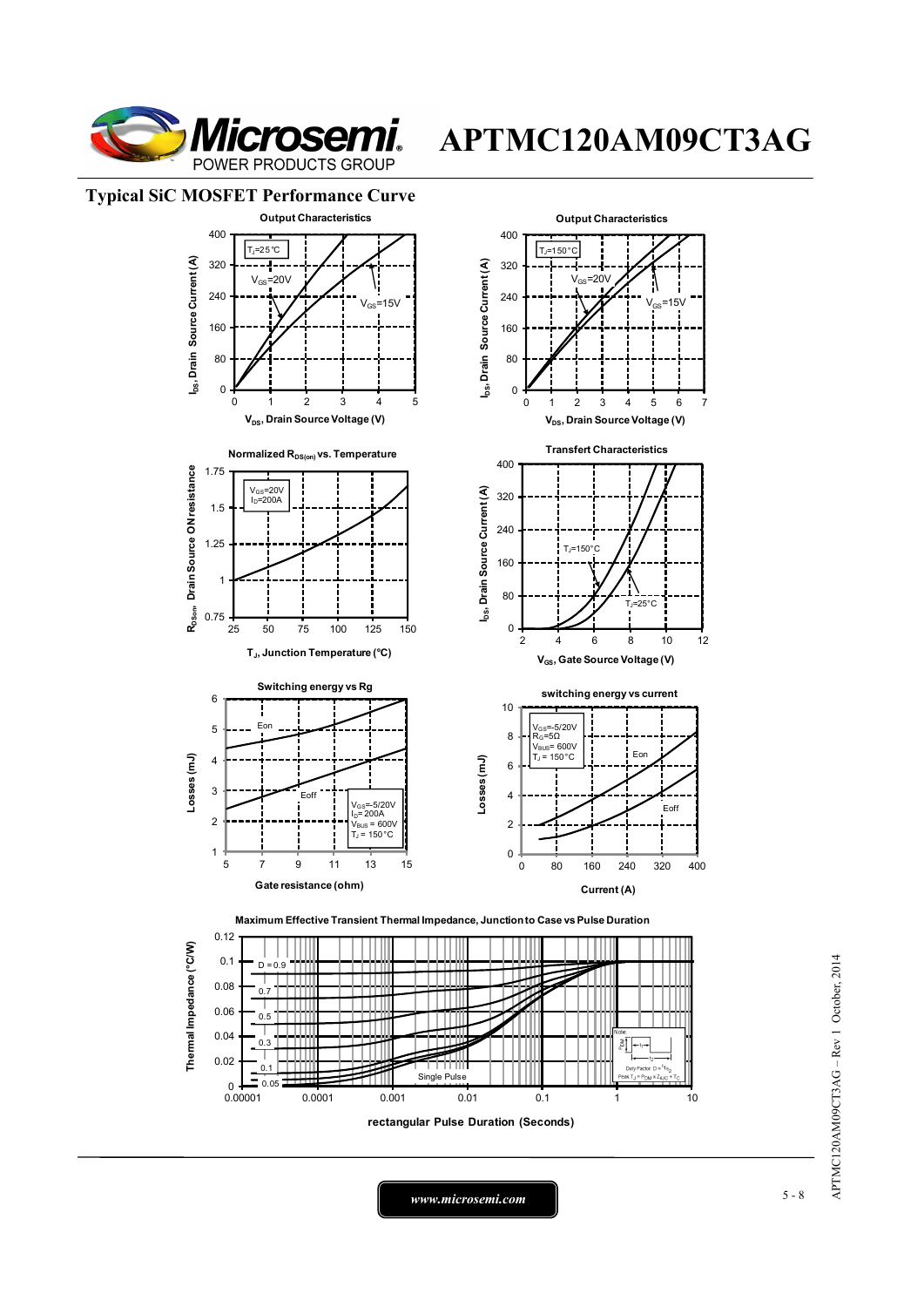





# APTMC120AM09CT3AG - Rev 1 October, 2014 APTMC120AM09CT3AG – Rev 1 October, 2014

*www.microsemi.com* 6-8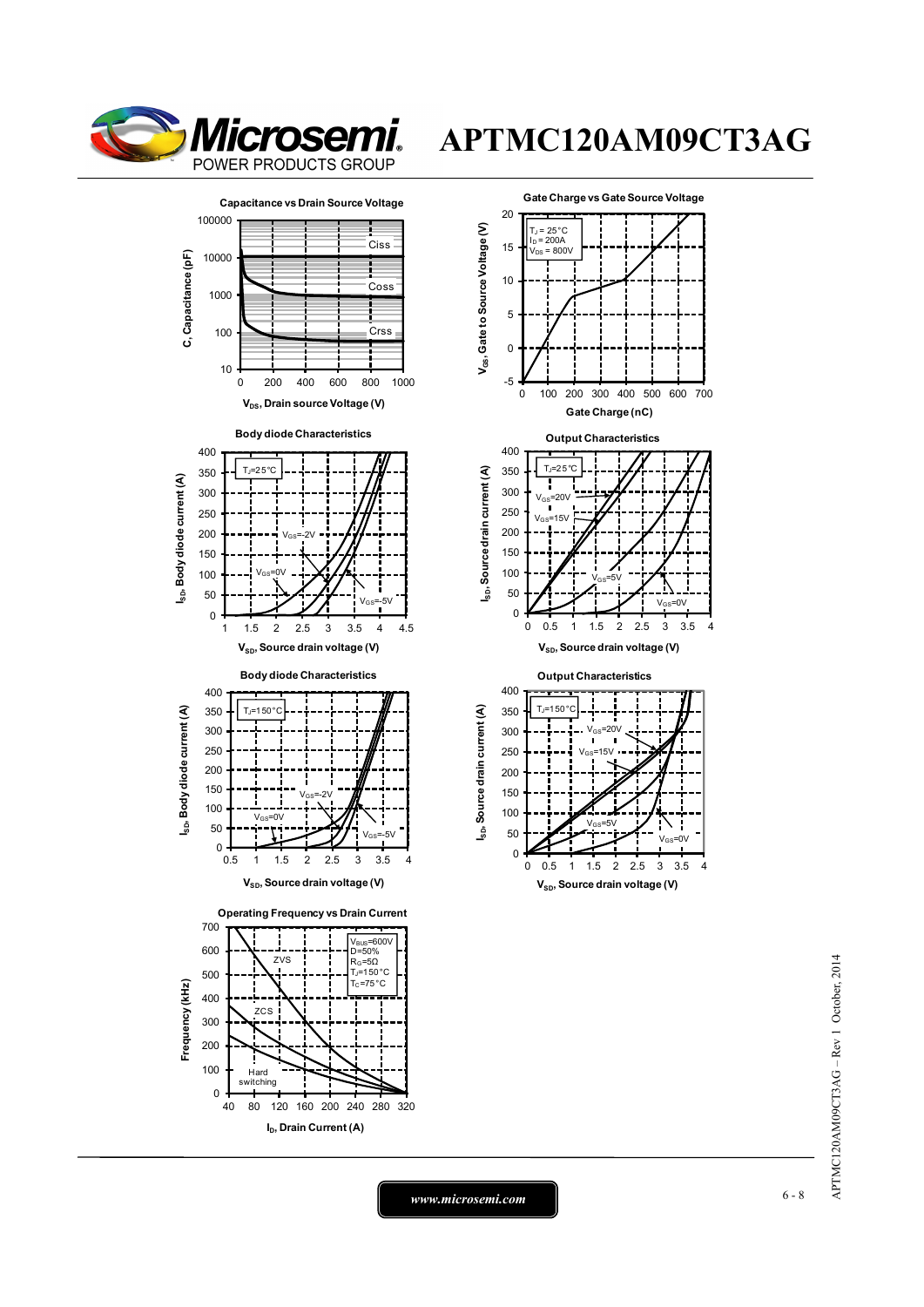

## **Typical SiC diode Performance Curve**



APTMC120AM09CT3AG - Rev 1 October, 2014 APTMC120AM09CT3AG – Rev 1 October, 2014

*www.microsemi.com* 7-8